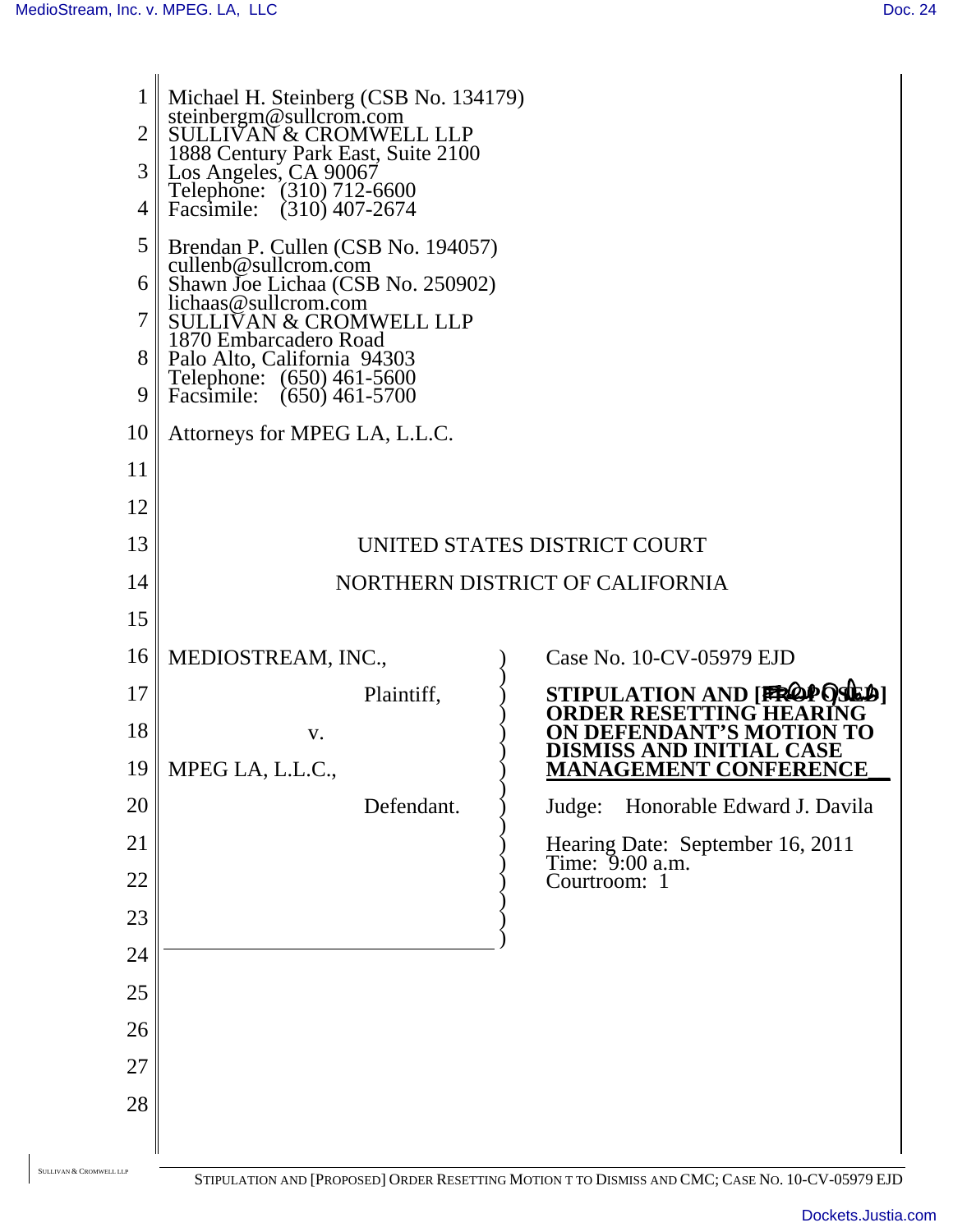|                          | STIPULATION AND [FROPOSILE] ORDER                                                  |  |  |
|--------------------------|------------------------------------------------------------------------------------|--|--|
| $\overline{2}$           | Plaintiff MedioStream, Inc. ("MedioStream") and Defendant MPEG                     |  |  |
| 3                        | LA, L.L.C. ("MPEG LA") (collectively, the "Parties"), by and through their         |  |  |
| $\overline{\mathcal{A}}$ | undersigned counsel, hereby agree and stipulate as follows:                        |  |  |
| 5                        | <b>AGREEMENT</b>                                                                   |  |  |
| 6                        | MedioStream filed its Complaint for Declaratory Relief and<br>1.                   |  |  |
| 7                        | Breach of Contract on December 30, 2010 ("Complaint"). (Dkt. #1.)                  |  |  |
| 8                        | After MedioStream declined to proceed before a magistrate<br>2.                    |  |  |
| 9                        | judge, this matter was assigned to District Court Judge Jeremy D. Fogel on         |  |  |
| 10                       | February 1, 2011. (Dkt. #8.)                                                       |  |  |
| 11                       | 3.<br>MedioStream served its Complaint on MPEG LA on March 9,                      |  |  |
| 12                       | 2011.                                                                              |  |  |
| 13                       | On March 20, 2011, MPEG LA timely moved to dismiss the<br>4.                       |  |  |
| 14                       | Complaint, and noticed the hearing for June 10, 2011. (Dkt. #10.) The initial case |  |  |
| 15                       | management conference in this matter was also scheduled for June 10, 2011.         |  |  |
| 16                       | (Dkt. #19.)                                                                        |  |  |
| 17                       | 5.<br>On April 25, 2011, this matter was reassigned to the Honorable               |  |  |
| 18                       | Edward J. Davila. (Dkt. #20.)                                                      |  |  |
| 19                       | 6. On April 29, 2011, the Court reset the hearing on the motion to                 |  |  |
| 20                       | dismiss as well as the initial case management conference for September 2, 2011.   |  |  |
| 21                       | (Dkt. $# 21$ .)                                                                    |  |  |
| <u>22</u>                | Counsel for MPEG LA is not available on September 2, 2011,<br>7.                   |  |  |
| 23                       | and, accordingly, inquired with the Court and received the available dates and     |  |  |
| 24                       | times which the Court may hear these matters.                                      |  |  |
| 25                       | <b>STIPULATION</b>                                                                 |  |  |
| 26                       | The Parties agree to reset the case management conference and<br>1.                |  |  |
| 27                       | motion to dismiss currently set for September 2, 2011 to September 16, 2011 at     |  |  |
| 28                       | 9:00 a.m., or as soon thereafter as these matters may be heard by the Court.       |  |  |
|                          | $-1-$                                                                              |  |  |